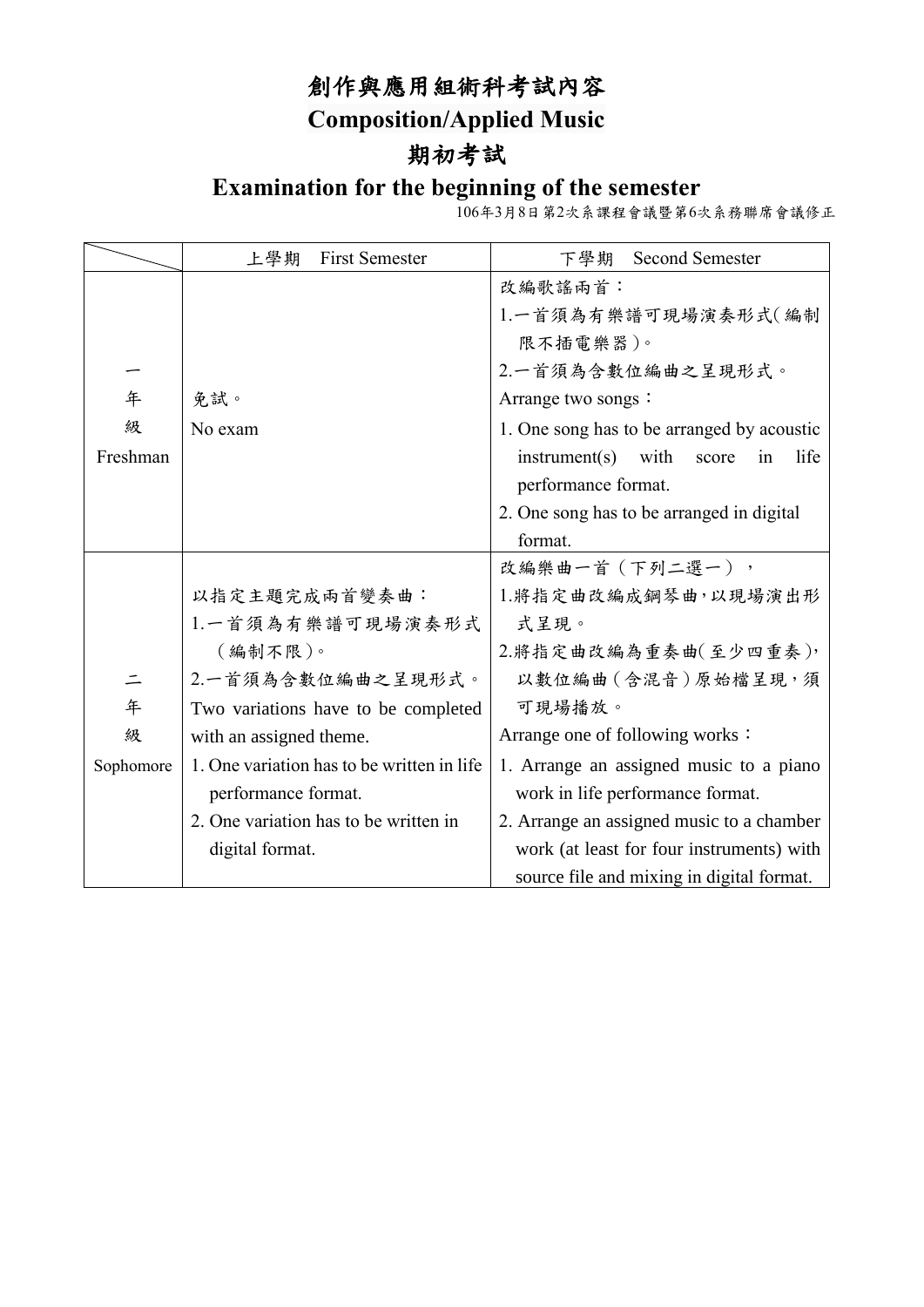|                   | 作曲組<br>Composition      | 指定古典樂派管絃樂<br>曲改編成鋼琴曲。<br>Arrange an assigned<br>classical<br>period<br>orchestra music to a<br>piano work.                                                                                                                                                                                                                                                     | 作曲組<br>Composition      | 指定浪漫樂派管絃樂曲改<br>編成鋼琴曲 。<br>Arrange<br>assigned<br>an<br>romantic period orchestra<br>music to a piano work.                                                                                                                                                                                                                                                                                                                                                                                                                                                                                                                    |
|-------------------|-------------------------|----------------------------------------------------------------------------------------------------------------------------------------------------------------------------------------------------------------------------------------------------------------------------------------------------------------------------------------------------------------|-------------------------|-------------------------------------------------------------------------------------------------------------------------------------------------------------------------------------------------------------------------------------------------------------------------------------------------------------------------------------------------------------------------------------------------------------------------------------------------------------------------------------------------------------------------------------------------------------------------------------------------------------------------------|
| 三年<br>級<br>Junior | 製作組<br>Applied<br>Music | 1.小專案獨立製作 (包<br>含獨立作曲、編曲、<br>混音)。<br>2.廣告配樂3支或音樂<br>性廣播節目3單元<br>$(30)$ 鐘以內)。<br>Do one independent<br>including<br>work<br>composition<br>$\mathcal{N}_{\mathcal{S}}$<br>arrangement<br>and<br>mixing; or write three<br>pieces of commercial<br>film music: or write<br>for<br>units<br>three<br>radio<br>musical<br>program (no<br>more<br>than 30 minutes). | 製作組<br>Applied<br>Music | 小專案獨立製作(包含獨<br>立作曲、編曲、混音)或廣<br>告配樂3支或音樂性廣播<br>節目3單元(30分鐘以內)。<br>※上下學期作品內容不得<br>重複<br>Do one independent work<br>including composition \<br>arrangement and mixing;<br>or write three pieces of<br>commercial film music:<br>or write three units for<br>musical radio program<br>than<br>30<br>(no<br>more<br>minutes).<br><b>Example 3</b> Example 3 Example 3 Example 3 Example 3 Example 3 Example 3 Example 3 Example 3 Example 3 Example 3 Example 3 Example 3 Example 3 Example 3 Example 3 Example 3 Example 3 Example 3 Example 3 Example 3 Example 3<br>be<br>semester<br>cannot<br>submitted again in this<br>exam. |
| 四                 |                         | 指定二十世紀作品改                                                                                                                                                                                                                                                                                                                                                      |                         |                                                                                                                                                                                                                                                                                                                                                                                                                                                                                                                                                                                                                               |
| 年<br>級<br>Senior  | 作曲組<br>Composition      | 編成鋼琴曲。<br>Arrange assigned 20 <sup>th</sup><br>century music to a piano<br>work.                                                                                                                                                                                                                                                                               | 作曲組<br>Composition      | 免試。<br>No exam                                                                                                                                                                                                                                                                                                                                                                                                                                                                                                                                                                                                                |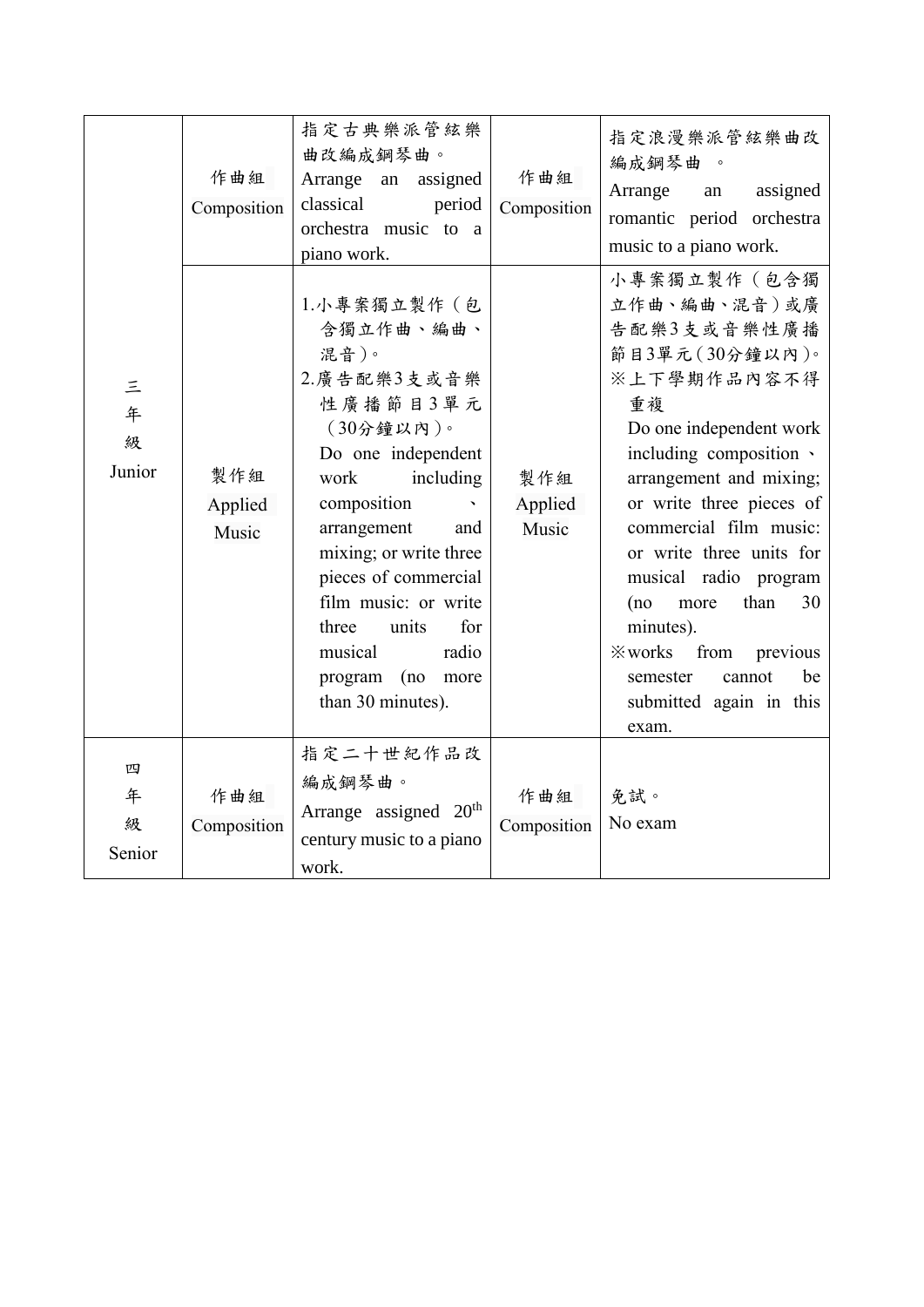| 四<br>年<br>級<br>Senior | 製作組<br>Applied<br>Music | 以下項目擇一<br>A項目:<br>解說畢業製作企劃內<br>容及進度。若本項考試<br>未通過,該學期不得進<br>行畢業製作考試,需補<br>考B項目<br>B項目:三分鐘配樂<br>Do one of following<br>items<br>Give<br>Item<br>A:<br>a<br>presentation<br>in<br>graduation<br>recital<br>proposal. No graduation<br>recital will be held if this<br>presentation is failed,<br>and need to take make<br>up exam on item B.<br>Item B: write a film<br>music at least for three<br>minutes. | 製作組<br>Applied<br>Music | 未完成畢業製作者須解說<br>畢業製作企劃內容及進<br>度。<br>已完成畢業製作者免試<br>Give<br>presentation<br><sub>a</sub><br>in<br>graduation recital proposal.<br>No exam for who has done<br>the graduation recital. |
|-----------------------|-------------------------|-----------------------------------------------------------------------------------------------------------------------------------------------------------------------------------------------------------------------------------------------------------------------------------------------------------------------------------------------------------------------------------------------------------|-------------------------|------------------------------------------------------------------------------------------------------------------------------------------------------------------------------------|
|-----------------------|-------------------------|-----------------------------------------------------------------------------------------------------------------------------------------------------------------------------------------------------------------------------------------------------------------------------------------------------------------------------------------------------------------------------------------------------------|-------------------------|------------------------------------------------------------------------------------------------------------------------------------------------------------------------------------|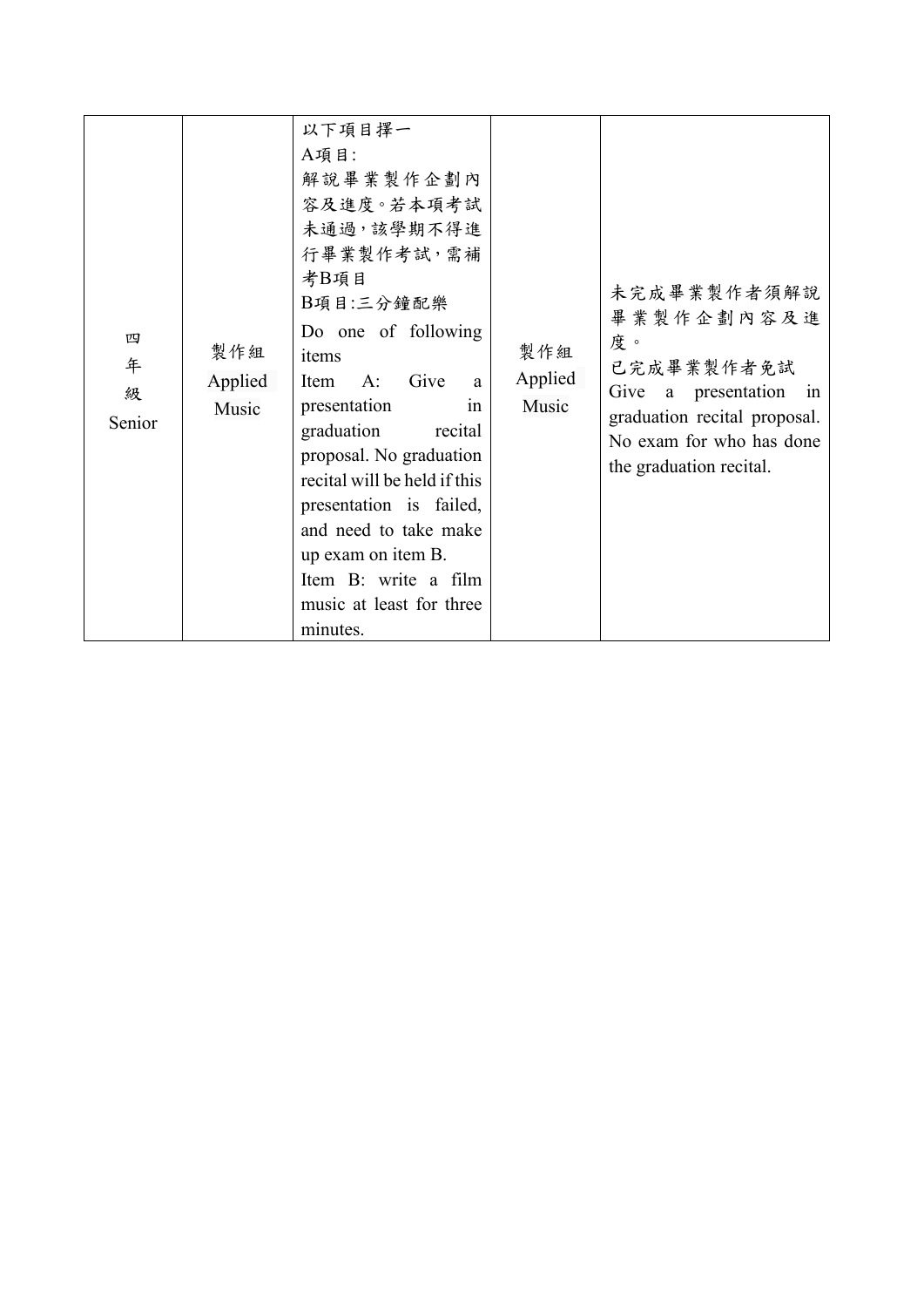#### 創作與應用組術科考試內容

**Composition/Applied Music**

## 期中考試

#### **Midterm Examination**

|               | 上學期 First Semester              |                      | 下學期 Second Semester        |                      |
|---------------|---------------------------------|----------------------|----------------------------|----------------------|
|               | 作曲組                             | 製作組                  | 作曲組                        | 製作組                  |
| 三年級           | Composition                     | <b>Applied Music</b> | Composition                | <b>Applied Music</b> |
| Junior        | 指定樂曲分析與仿作。                      |                      | 指定樂曲分析與仿作。                 |                      |
| 四年級<br>Senior | Analyze the assigned            | 無                    | Analyze the assigned       | 無                    |
|               | music and write a piece<br>None |                      | music and write a piece    | None                 |
|               | imitating the composition.      |                      | imitating the composition. |                      |

### 學期考試

**Final Examination**

|                     | 上學期 First Semester                                                                                                                                                                                                                                                                                      | 下學期 Second Semester                                                                                                                                                                                                                                                                                                                                                                                                                                                                                                                                                 |  |  |
|---------------------|---------------------------------------------------------------------------------------------------------------------------------------------------------------------------------------------------------------------------------------------------------------------------------------------------------|---------------------------------------------------------------------------------------------------------------------------------------------------------------------------------------------------------------------------------------------------------------------------------------------------------------------------------------------------------------------------------------------------------------------------------------------------------------------------------------------------------------------------------------------------------------------|--|--|
| 年<br>級<br>Freshman  | 雨首作品:<br>1.一首含聲樂之合奏作品,限不插電樂<br>器。<br>2.一首須為含數位編曲之呈現形式,數<br>位編曲部分,須以編曲原始檔呈現,<br>並可現場播放。<br>※ 該兩首作品可為不同於學期習作<br>之全新作品,或為以學期習作為基<br>礎加以延伸發展而成之較大型完<br>整作品,且上下學期作品內容不得<br>重複。<br>Two works:<br>1. A chamber music with voice by<br>acoustic instruments with score.<br>2. A digital music with source file. | 兩首作品:<br>1.一首須為有樂譜可現場演奏形式 (編<br>制不限)。<br>2.一首須為含數位編曲之呈現形式,數<br>位編曲部分,須以編曲原始檔呈現,<br>並可現場播放。<br>※ 該兩首作品可為不同於學期習作之<br>全新作品,或為以學期習作為基礎加以<br>延伸發展而成之較大型完整作品,且上<br>下學期作品內容不得重複。<br>Two works:<br>1. One composition by acoustic<br>instrument(s) with score.<br>2. A digital music with source file.<br>*works from previous semester cannot<br>be submitted again in this exam.                                                                                                                                                                                          |  |  |
| 年<br>級<br>Sophomore | 雨首作品:<br>1.一首合奏作品(至少三重奏), 須有樂<br>譜可現場演奏。<br>2.一首為含數位編曲、混音及影像結合<br>等技術之多媒呈現形式。<br>Two works:<br>1. A chamber music by acoustic<br>instruments (at least for three<br>instruments) with score.<br>2. A multimedia digital music work with<br>film or others, mixing has to be<br>included.                | 兩首作品:<br>1.一首合奏作品(至少三重奏), 須有樂<br>譜可現場演奏。<br>2.一首為含數位編曲、混音及影像結合<br>等技術之多媒呈現形式。<br>Two works:<br>1. A chamber music by acoustic<br>instruments (at least for three<br>instruments) with score.<br>2. A multimedia digital music work with<br>film or others, mixing has to be<br>included.<br><b>Example 13</b> Example 10 and 5 Example 10 and 5 Example 10 and 5 Example 10 and 5 Example 10 and 5 Example 10 and 5 Example 10 and 5 Example 10 and 5 Example 10 and 5 Example 10 and 5 Example 10 and 5 Example 10 and 5 Examp<br>be submitted again in this exam. |  |  |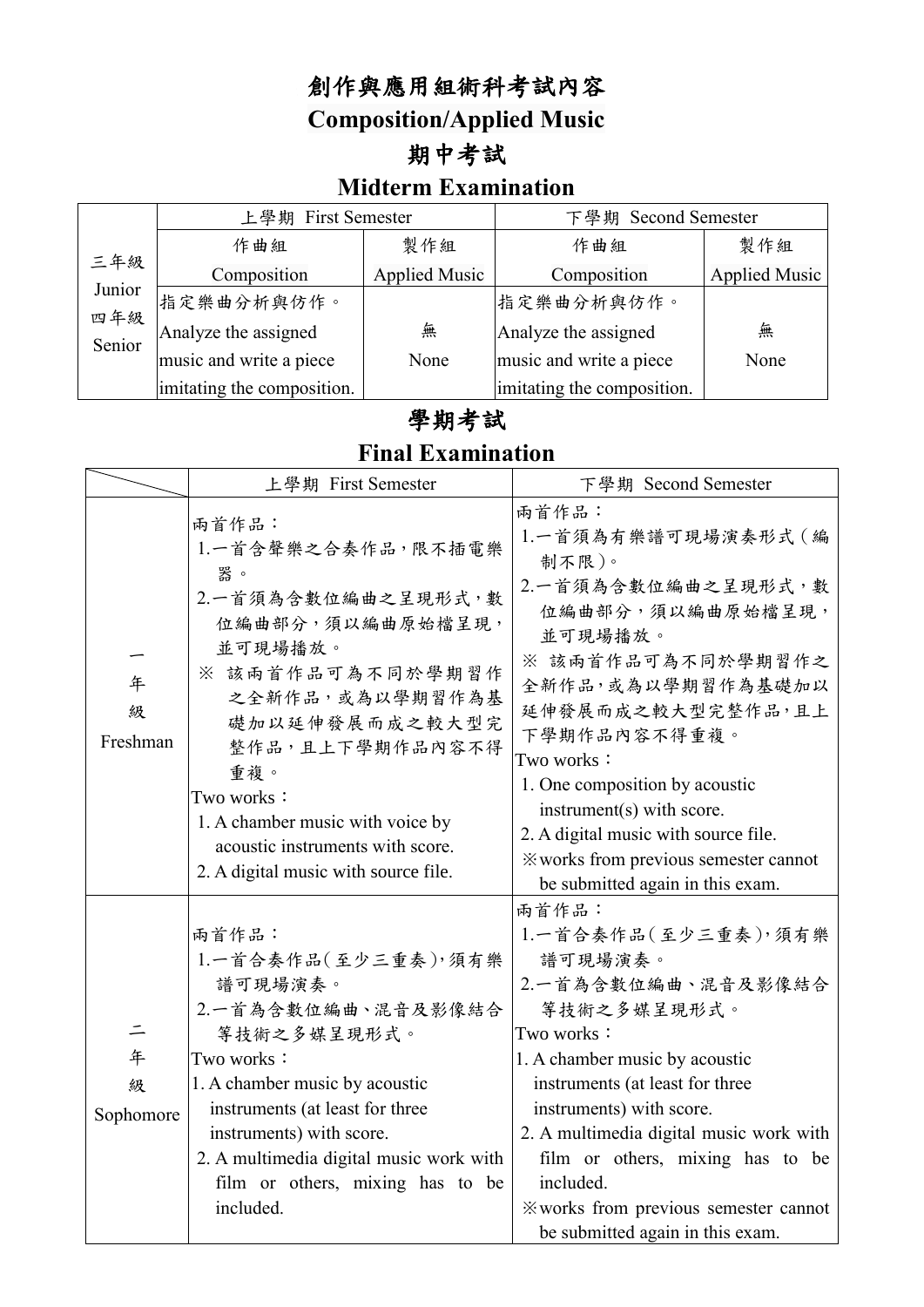| $\equiv$<br>年<br>級<br>Junior | 作曲組<br>Composition      | 弦樂四重奏或鋼琴三重<br>秦。<br>Write a composition for<br>string quartet or piano<br>trio.                                                         | 作曲組<br>Composition      | 含管樂之五重奏。<br>Write a composition for<br>quintet with wind(s).                                                |
|------------------------------|-------------------------|-----------------------------------------------------------------------------------------------------------------------------------------|-------------------------|-------------------------------------------------------------------------------------------------------------|
|                              | 製作組<br>Applied<br>Music | 以一首歌詞為共同題<br>目,製作完整歌曲(作曲、<br>編曲、配唱、後製)<br>Produce a song music<br>completely, including<br>writing, arrangement and<br>post-production. | 製作組<br>Applied<br>Music | 以影像配樂、主題歌曲製<br>作或遊戲配樂製作為項<br>目<br>Write a film music; or<br>write a game music; or<br>produce a song music. |
| 四<br>年                       | 作曲組<br>Composition      | 六人以上含擊樂之大型<br>合秦。<br>Write a composition for<br>chamber music which has<br>to be more than five parts<br>plus percussion.               | 作曲組<br>Composition      | 自由創作曲一首。<br>Submit a composition in<br>free style.                                                          |
| 級<br>Senior                  | 製作組<br>Applied<br>Music | 五分鐘的音樂呈現<br>Submit a music<br>production for five<br>minutes.                                                                           | 製作組<br>Applied<br>Music | 十五分鐘的音樂呈現<br>Submit a music<br>production for fifteen<br>minutes.                                           |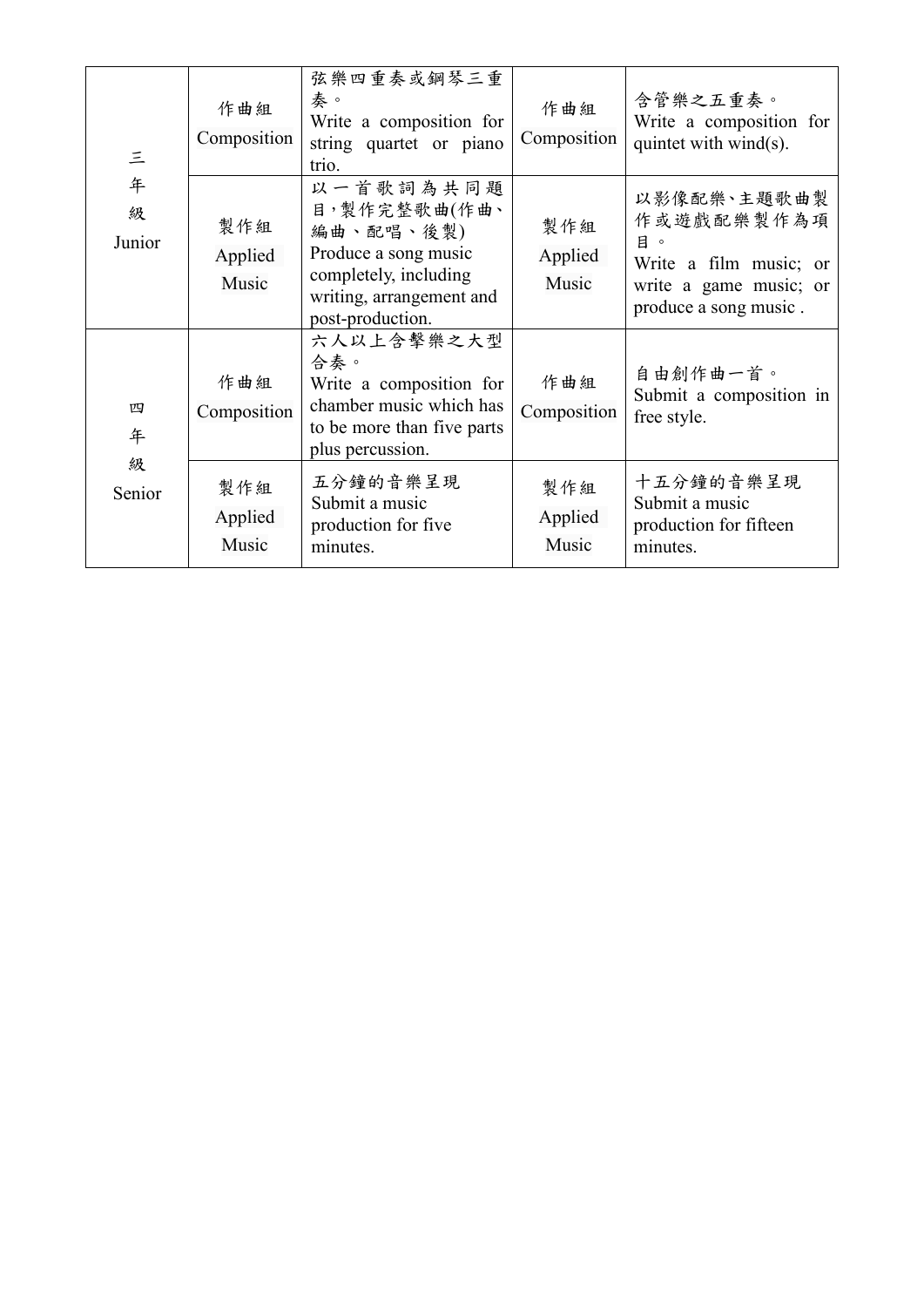畢業製作

| 製作組 Applied Music                                                                                                                                                                                                                                                                                                                                                                                                                                                                                                                                                                                                                                                                                                                                                                                                                                           |
|-------------------------------------------------------------------------------------------------------------------------------------------------------------------------------------------------------------------------------------------------------------------------------------------------------------------------------------------------------------------------------------------------------------------------------------------------------------------------------------------------------------------------------------------------------------------------------------------------------------------------------------------------------------------------------------------------------------------------------------------------------------------------------------------------------------------------------------------------------------|
| (1) 畢業製作以口考方式進行,口考內容為所繳交之製作<br>成品集 (具專業水準之影音成品母帶) 及相關製作問<br>題。                                                                                                                                                                                                                                                                                                                                                                                                                                                                                                                                                                                                                                                                                                                                                                                              |
| (2) 成品母帶總長須為40分鐘(含)以上。音樂製作面向可<br>為原創、編曲,或錄音後製等,惟音樂原創部份須達<br>20分鐘(含)以上。<br>(3) 製作成品集內容可含:<br>A.廣告配樂:影音同步合成帶<br>B.劇情配樂:原聲帶<br>C.遊戲配樂:原聲帶<br>D.專輯(單曲)製作:原聲帶<br>E.其他:若有其他形式之內容或展演企畫方式,需徵<br>得指導教師同意方可進行。                                                                                                                                                                                                                                                                                                                                                                                                                                                                                                                                                                                                                                                        |
| (4)為鼓勵製作組與業界接軌,若畢製成品集中已有作品<br>獲產業界使用,並取得委託製作或使用同意之合約書<br>,則該作品長度得以加成計算,方式如下:<br>A.廣告配樂影音同步合成帶: 6倍<br>B. 劇情配樂原聲帶: 2倍                                                                                                                                                                                                                                                                                                                                                                                                                                                                                                                                                                                                                                                                                                                                         |
| C. 遊戲配樂原聲帶: 3倍<br>D.專輯(單曲)原聲帶:1.5倍<br>(5) 成品母帶內之作品若曾有公開發表,則亦可以發表會<br>之錄影(音)片段呈 現,惟該影音片段仍須經後製達                                                                                                                                                                                                                                                                                                                                                                                                                                                                                                                                                                                                                                                                                                                                                               |
| 專業品質。公開發表不限形式,但製作者需自行完善<br>處理創作及演出等版權事宜。<br>(6) 畢業製作口考當學期須先於期初通過「畢業製作企劃<br>書」審核。企劃書內容須含製作成品集之內容與所有<br>製作面向 (表列)。實際製作內容不可修改抽換。<br>(7) 畢業製作若未通過,需重新規劃企劃書內容,並通過<br>「畢業製作企劃書」審核。新內容需超過20分鐘。<br>(1) Complete the oral defense for the degree portfolio with<br>professional presentation and well-produced master product<br>(audio/video tapes or disks) submitted.<br>(2) The master product can include original composition,<br>arrangement (music cover), sound recording, mixing, or other<br>post-producing works. The full length of the product has to<br>be at least 40 minutes, and the original composition should be<br>no less than 20 minutes.<br>(3) The product may be the soundtracks of dramas, games, music<br>Advertising soundtracks should submit with<br>albums, etc.<br>If planning to submit product in special formats<br>video sync. |
|                                                                                                                                                                                                                                                                                                                                                                                                                                                                                                                                                                                                                                                                                                                                                                                                                                                             |

or contents, the major advisor(s)' permission is required.